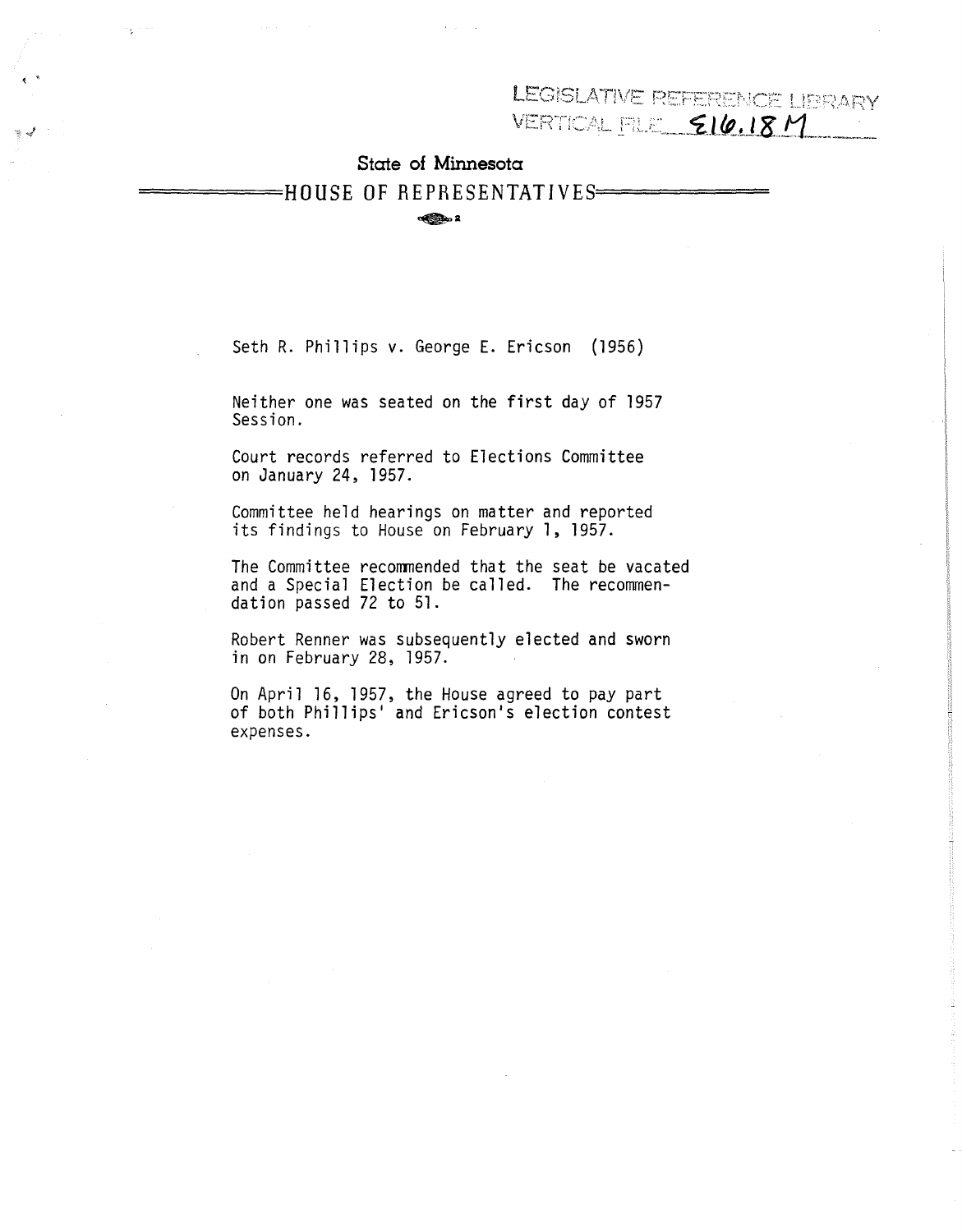wages by public service corporations; amending Minnesota Statutes 1953, Section 181.08.

The bill was read for the first time and referred to the Committee on Labor.

There being no objection the order of business reverted to Petitions and Communications.

# PETITIONS AND COMMUNICATIONS

The following communication was received:

CLERK OF DISTRICT COURT CASS COUNTY Walker, Minnesota

January 22, 1957

*Speaker A. I. Johnson Presiding Officer, House of Rep'resentatives State Capitol Saint Paul, Minnesota* Dear Mr. Johnson:

> Re: Seth R. Phillips, Contestant vs: George E. Ericson, Contestee

In accordance with the Findings, in the above entitled matter, I am enclosing my entire file consisting of the following:

Petition

Order, dated 11-19-1956 Motion for Dismissal Order, dated 12-5-1956 Notice of Appeal Undertaking on Appeal Order, dated 12-8-1956 Order, dated 1-11-1957 Receipt Transcript of Testimony Answer Transcript of Judgment Order, dated 1-16-1957 Order, dated 1-21-1957 Findings of Fact Exhibits 1 to 74 inclusive Transcript of Trial, Volume 1, 2, 3 Will you kindly acknowledge receipt of the above.

> Yours very truly, *Is/* ANONA RIVIERE Anona Riviere Clerk of District Court Cass County, Minn.

l

144 JOURNAL OF THE HOUSE [11th Day | 11th Day] THURSDAY, JANUARY 24, 1957 145

 $\sum_{i=1}^{n}$ 

**Index Community** 

The above communication and accompanying court records were referred to the Committee on Elections.

Mr. Cina moved that the House adjourn. The motion prevailed, and the Speaker declared the House adjourned until <sup>2</sup> p. m. January 25.

G. H. LEAHY, Chief Clerk, House of Representatives.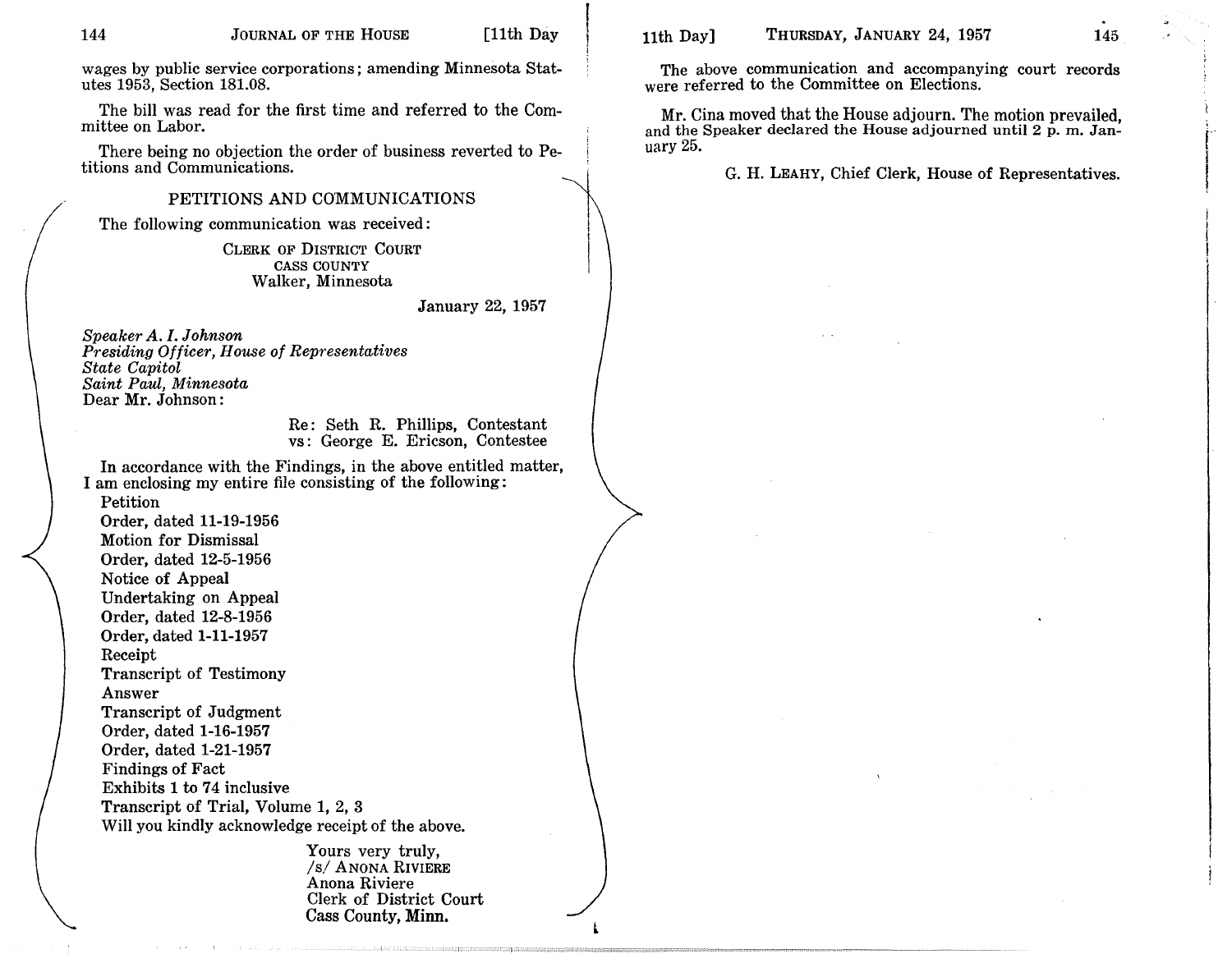Mr. Herzog from the Committee on Towns and Counties to which was referred-

H. F. No. 329, A Bill for an act relating to the incidental fund of counties; amending Minnesota Statutes 1953, Section 375.16.

Reported the same back with the recommendation that the bill do pass.

The report was adopted.

Mr. Tiemann from the Committee on Veterans' and Military Affairs to which was referred-

H. F. No. 331, A concurrent resolution memorializing the President of the United States, the Secretary of Defense and the Secretary of the Army to reconsider a recently announced policy requiring six months of active duty training of members of the National Guard, to the end that more realistic and workable requirements, agreeable to the State, be prescribed.

Reported the same back with the recommendation that the bill do pass.

The report was adopted.

Mr. Campton from the Committee on Health to which was referred-

H. F. No. 163, A Bill for an act relating to civil defense, authorizing the State Board of Health to provide for the collection of blood for treatment of casualties in disaster, and appropriating money therefor.

Reported the same back with the recommendation that the bill do pass and that it be re-referred to the Committee on Appropriations.

The report was adopted.

Mr. LaBrosse from the Committee on Aircraft and Airways to which was referred-

H. F. No. 472, A joint resolution memorializing the President of the United States and the Congress of the United States to take such steps as may be necessary to secure a removal of all military facilities and activities from Minneapolis-Saint Paul International Airport - Wold-Chamberlain Field, located in Hennepin County, Minnesota. .

Reported the same back with the recommendation that the bill do pass.

The report was adopted.

FRIDAY, FEBRUARY 1, 1957 227

!,', 'I'

> ~,II \:  $\bf{r}$ !

Mr. Grittner from the Committee on Elections to which was referred-

H. F. No. 40, A Bill for an act relating to elections; amending Minnesota Statutes 1953, Section 206.12.

Reported the same back with the recommendation that the bill do pass.

The report was adopted.

Mr. Grittner from the Committee on Elections to which was referred-

H. F. No. 341, A Bill for an act relating to elections and the registration of voters; amending Minnesota Statutes 1953, Section 201.10.

Reported the same back with the following amendments:

In Section 1 of the bill after item (3) in the third line after the word "district" delete the semi-colon and insert in lieu thereof the word "or".

With the recommendation that when so amended the bill do pass.

The report was adopted.

Mr. Grittner from the Committee on Elections to which was referred-

The matter of the contest of the election of George E. Ericson to the office of State Representative from the 52nd Legislative District, Cass County, Minnesota, for alleged violation of the Minnesota Corrupt Practice Act, made the following report:

The matter of the contest was heard by the committee on January 28 and 29, 1957, after due notice to all interested parties. The Contestant, Seth R. Phillips was represented by his counsel, J. C. Cottingham of the firm of Robins, Davis and Lyons of Minneapolis, Minnesota, and the contestee, George E. Ericson, was represented by his counsel, Carl E. Erickson, Attorney at Law, Brainerd, Minnesota. The Court files including the transcript of testimony, the exhibits. findings of fact, conclusions of law and order for judgment filed by the Honorable Arnold C. Forbes, .Judge, 15th Judicial District, County of Cass, State of Minnesota were received by the committee and accepted by the committee as the findings of fact of the committee, with the provision that either party may call witnesses to appear before the committee with respect to any new testimony not contained in the said transcript of evidence.

The Contestant, Seth R. Phillips, and the contestee, George E. Ericson, proceeded on this basis before the committee. The counsel for both argued at length before the committee as to the facts. The Committee heard and considered the matter concerning the office in question and a full record of the proceedings of the com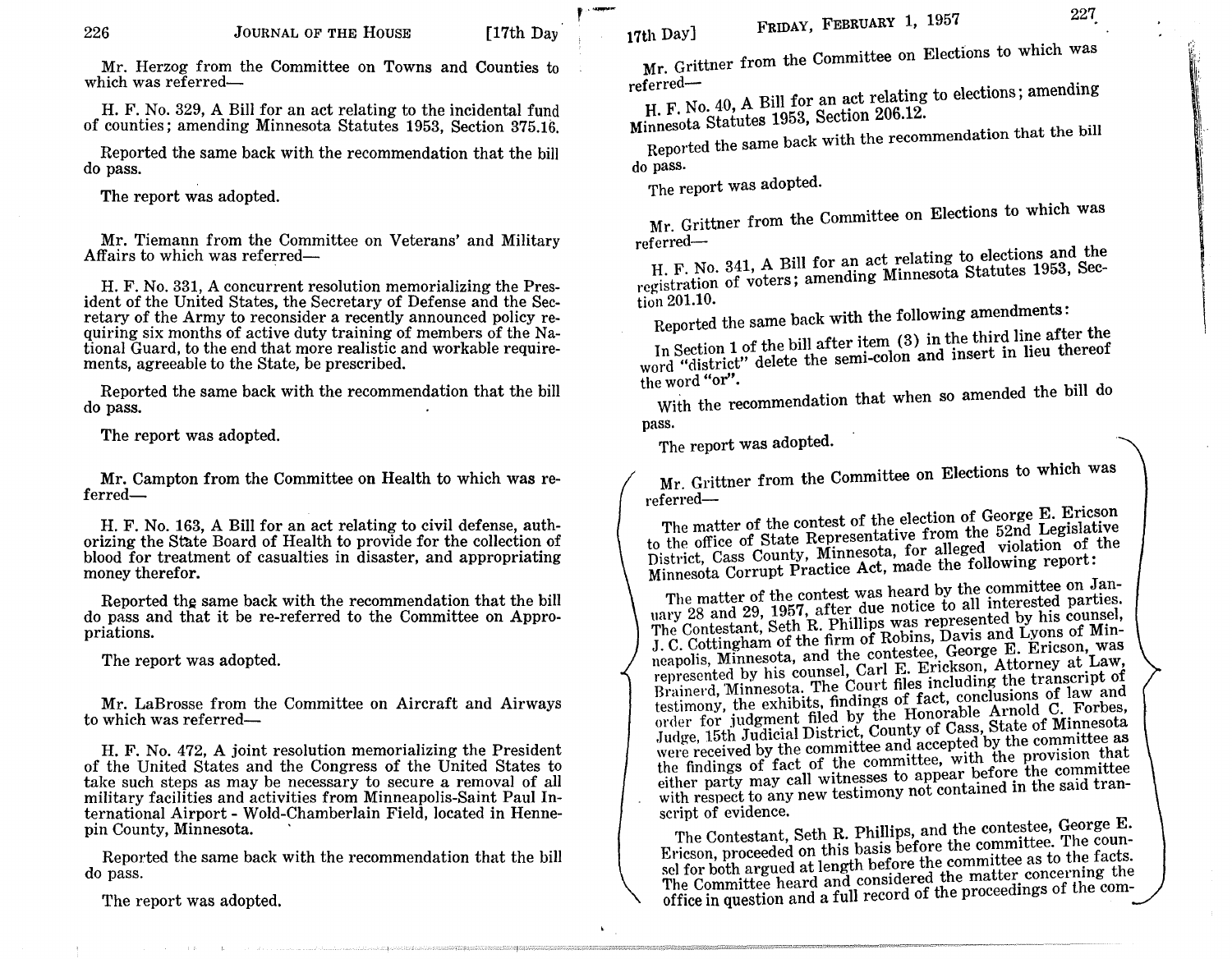mittee was made and all the evidence and exhibits offered and received are preserved.

The court made findings in two instances that contestee George E. Ericson violated the Minnesota Corrupt Practice Act in a de. liberate, serious and material manner.

After full consideration, the committee finds these facts:

# I

Nominees for the office of Representative from the 52nd Legislative District Cass County, Minnesota were George E. Ericson and Seth R. Phillips and they were candidates at the general election on November 6, 1956.

# II

That at the 1956 general election, George E. Ericson received 3,919 votes and Seth R. Phillips received  $3,170$  for said legislative office.

# III

That prior to the campaign of 1956, Candidate George E. Ericson showed and exhibited the following exhibit to diverse persons which was Contestant's Exhibit  $1$  in the trial and during the 1956 campaign showed and exhibited a copy of said exhibit, also known as Contestee's Exhibit 29 to various and diverse persons. That said exhibit reads as follows:

> "3900 Washburn Avene South Minneapolis, Minnesota December 5, 1954

#### "Mr. George Ericson Rte.2 Pequot Lakes, Minn.

#### "Dear Mr. Ericson:

 $''I$  am taking the liberty of writing you in reference to the recent election campaign in Cass County. Although I do not know you, 1 felt sincere regret that you were defeated, inasmuch as 1 know Seth Phillips all too well. 1 laughed when 1 heard that he had filed for election. Knowing him, I felt that anyone who would vote for him would have to be a little on the crazy side. I'm not laughing now, as a matter of fact 1 am very much concerned about the whole matter, for 1 believe that Phillips is the worst sort of person to hold public office.

"Before 1 tell you any more about Phillips 1 had better tell you a little more about myself. 1 spent the better part of the last twelve years in the Army. 1 recently resigned my commission as a captain in order that 1 could establish a more stable home life for my family. 1 know a great deal (none of it very good) about Phillips in that his wife and mine are sisters. I am thirty two years old and have voted consistently Republican in the elections since the war. At present, I operate a service station in Minne-

 $\frac{1}{2}$  is you feel that I can be of help to you, I would like to apolis. If you leed that  $\overline{I}$  can furnish enough information to be report premeet you. I think that to Phillips. I am enclosing a report have permanently damaging for a gency in Minneapolis. I do not had to permanently uninging of Ample, I can choosing a report pre-<br>pared for me by the Busch Agency in Minneapolis. I don't have<br>the details, but I feel that I can furnish the necessary leads to very possibly prove one or more of the following: 17th Day]

(1) That Phillips is guilty of criminal fraud.

 $T_{\text{m}}$ ,  $\pm$  phillips (although he may not be a member of the Communist Party i. e. carry a card) is a communist by association. Looks like one, associates exclusively with people of that ilk. (2)

(3) That Phillips is a person of bad character. He is unable to hold jobs. I know of three that he has been discharged from for character defects. He was in business for himself once (100% borrowed capital) and filed a petition of bankruptcy in about two months. His credit rating is the lowest. He will avoid payment of retail debts as long as possible. I believe that he can be embarassed with affidavits from merchants that he cheated years agO.

"Phillips boasted in his campaign literature that he was a bomber pilot in WW II. This is questionable since he held only the rank of Flight Officer. The pilots of heavy bombers were always the rank of 1st Lt. or higher. Phillips was discharged from the Navy early in the war because he was psychologically unsuited for flight training. Details about his discharge could be embar-<br>assing if they can be secured. For that matter Phillips is very<br>sensitive to persecution, I would say (I am not medically qualiassing if they can be secured. For that matter Phillips is very ried) that he suffers a persecution complex. The psychiatrists refer to this afflication as paranoia, I believe.

"I am forwarding the enclosed report and furnishing the above information because I believe that Phillips is a Red in spirit if not in fact. I have heard him state as an example that the U. S. started the Korean conflict, that our newspapers do not publish the truth because their owners are capitalists, etc. Needless, to say I hear only the mildest of his convictions since I am in the opposite political camp. If Phillips can be embarassed into resigning, I feel that this would be desirable. If not, I think that every possible step should be taken to prepare to defeat him in 1956. In writing, I have presumed that you would be interested, and that you would be in contact with people willing to pursue this line. I will appreciate hearing from you whether you feel that . I can be of help or not. If you like in <sup>a</sup> week or so <sup>I</sup> will come up to your home or you can see me here in Minneapolis. Please write me at the above address or you may phone me at my home WA 2-1737 or at my place of business LI 9928.

> Sincerely yours, SIGNED Donald B. Erickson"

 $\epsilon_{\rm i}$ 1\'; "f ~i

:1\ 4 c'

 $\mathbb{N}$ :lll: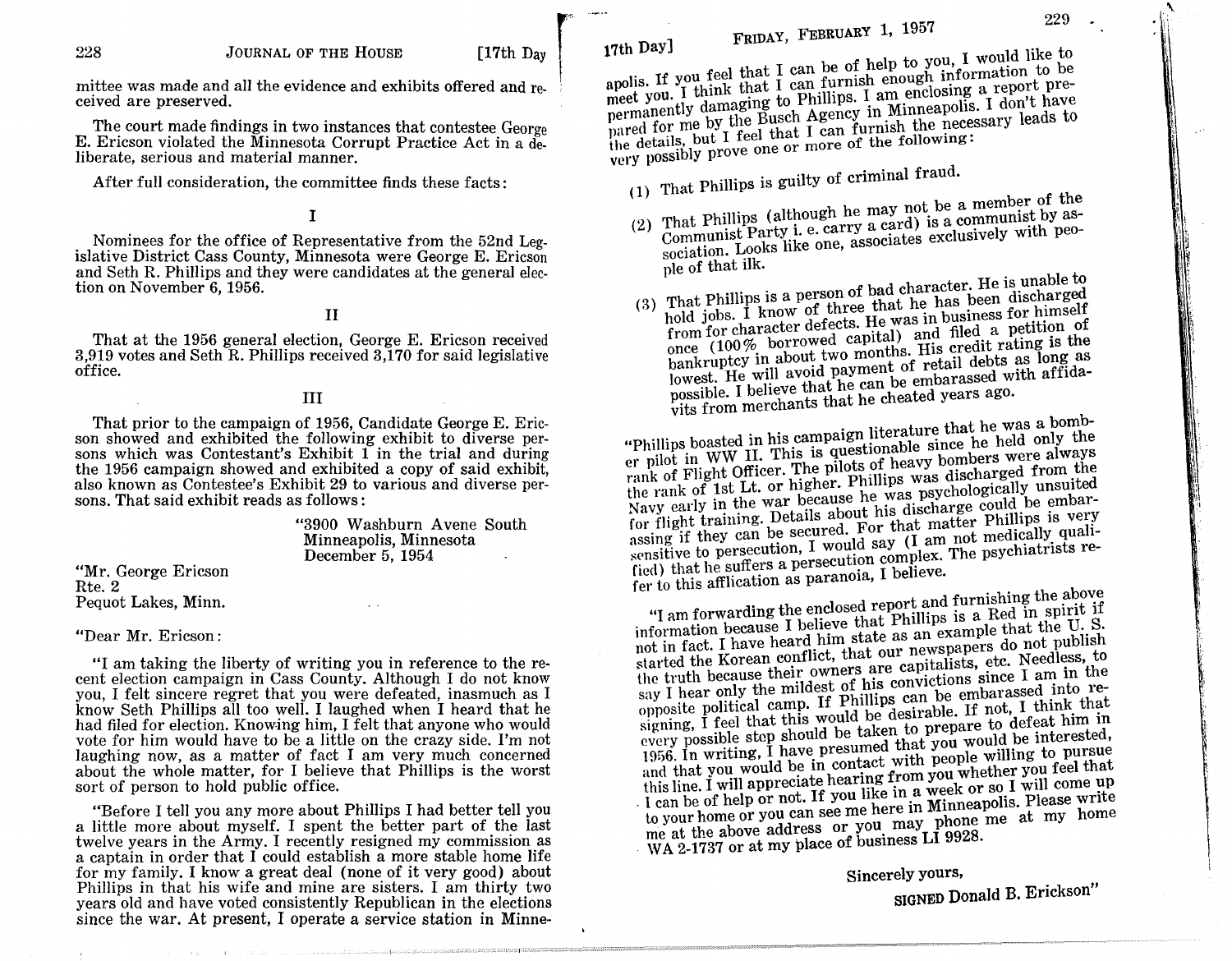That endorsed in handwriting on said exhibit was a postscript reading as follows:

"P.S. Please do not publish this letter or its contents without my permission. I do not wish to strain my wife's relationship with her family if this can be avoided. I believe I can be most useful in supplying information.

# SIGNED DBE"

Which postscript was not exhibited by the Contestee Ericson on his copy (Contestee's Exhibit 29), but was deleted by the contestee when he exhibited his copy of the same.

#### v

#### THE COMMITTEE CONCURS IN THE FINDING OF JUDGE FORBES:

"That contestee Ericson showed and exhibited said Plaintiff's Exhibit 1 to diverse persons prior to the 1956 campaigns and exhibited the copy Defendant's Exhibit 29 to diverse persons during the 1956 campaigns.

"'That contestee Ericson exhibited said letter without any adequate checking or confirmation of the truth or falsity of the facts therein recited and that said letter was false in that said Phillips was never convicted of any criminal fraud; did not associate exclusively with people of communistic ilk; never filed a voluntary petition in bankruptcy or was adjudicated bankrupt; and that he was a bomber pilot in World War II and instead of being embarassed by his discharge, the discharge from the Navy was under satisfactory conditions, character good (a) and was caused by being unable to meet swimming requirements following which he enlisted and served in the U. S. Army Air Corps, as a qualified Flight Officer pilot of four-engine 1024 planes with 16 months experience and as a Flight Officer pilot of Twin Engine 1051 planes with two months experience; and as a Pilot of four-engine flying B-24 and F.7 type airplanes for 100 hours in combat zones in the Asiatic-Pacific Theatre, and from which he likewise received an honorable severance from service.

"That in exhibiting said Exhibit 29 as admitted in the evidence to friends and others, contestee Ericson violated the Minnesota Corrupt Practice Act in a deliberate, serious and material manner necessarily calculated to hold up said Phillips to shame and the scorn of people generally and to encourage voters to refrain from voting for him and on the contrary to support contestee's candidacy."

#### VI

That during the 1956 campaign, the contestee George E. Ericson had published in the various legal newspapers of Cass County and circulated as handbills and campaign literature the fol-

[17th D<sub>ay</sub> **17th Day]** FRIDAY, FEBRUARY 1, 1957 **FRIDAY**, FEBRUARY 1, 1957 **PAY**<br>towing Contestant's Exhibit 2 and which reads as fol-

lows:  $\frac{100}{10}$   $\frac{100}{100}$   $\frac{100}{100}$   $\frac{100}{100}$   $\frac{100}{100}$   $\frac{100}{100}$   $\frac{100}{100}$   $\frac{100}{100}$   $\frac{100}{100}$   $\frac{100}{100}$   $\frac{100}{100}$   $\frac{100}{100}$   $\frac{100}{100}$   $\frac{100}{100}$   $\frac{100}{100}$   $\frac{10$ 

Why has Mr. Phillips been unable to deny that he was a member of the Marxist-Socialist Club at the University of Minnesota?

Why has Mr. Phillips postponed trial of his alleged libel case against his brother-in-law and George Ericson based upon a charge made by his brother-in-law that Mr. Phillips<br>has been a communist sympathizer,

Why did Mr. Phillips say that he did not vote in the recent primary election because his

party was not represented on the ballot? Party with the CEORGE E. ERICSON, WHO CAN TRULY REPRESENT YOU AND WHOSE LOYALTIES ARE UNREPRESENT YOU AND WHOSE LOYALTIES

Prepared and ordered inserted by George E. Ericson, Home Brook Township, in his own be-

half." THE COMMITTEE CONCURS IN THE FINDING OF THE COURT THAT: "Contestee has plausibly explained innocent fair comment "Contestee has plausided three questions which cannot be the reasons for each of these cause the capital letters indicate cepted as fair comment because the capital letters indicate the questions were directed to the loyalty of Mr. Phillips and the questions are so allied and associated as to suggest Mr. Phillips was a member of the communist questions were directed to the loyalty of Mr. Phillips and the questions are so allied and associated as to suggest Mr. Phillips

no proof.<br>
"That said exhibit is a deliberate, serious, material and untrue charge and constitutes a violation of the Minnesota Corrupt

Practice Act."

# **VII**

That contestant's exhibit 3 reads as follows: "NOTICE TO CASS COUNTY

PEOPLE

I wish to inform the people of Cass County that Seth Phillips did not have anything to do, whatsoever, in getting the Popple Pulp Peeling Plant at Remer, which Phillips takes credit for.

The plant is being constructed by the Waldorf Paper Co. of St. Paul, and local business men of Remer.

WALTER ANDREWS

Business Manager of the Pulp Plant Remer, Minn.

Paid Adv. Prepared and ordered inserted by Walter Andrews, Remer, Minn."

It

::' .,

! ,.

,l

 $\parallel$ 

 $^{\tiny\textsf{H}}$  $\mathfrak l\mathfrak l$ IIi 'Ii '\\ ,I  $\mathbb{R}^+$ I  $\mathcal{L}$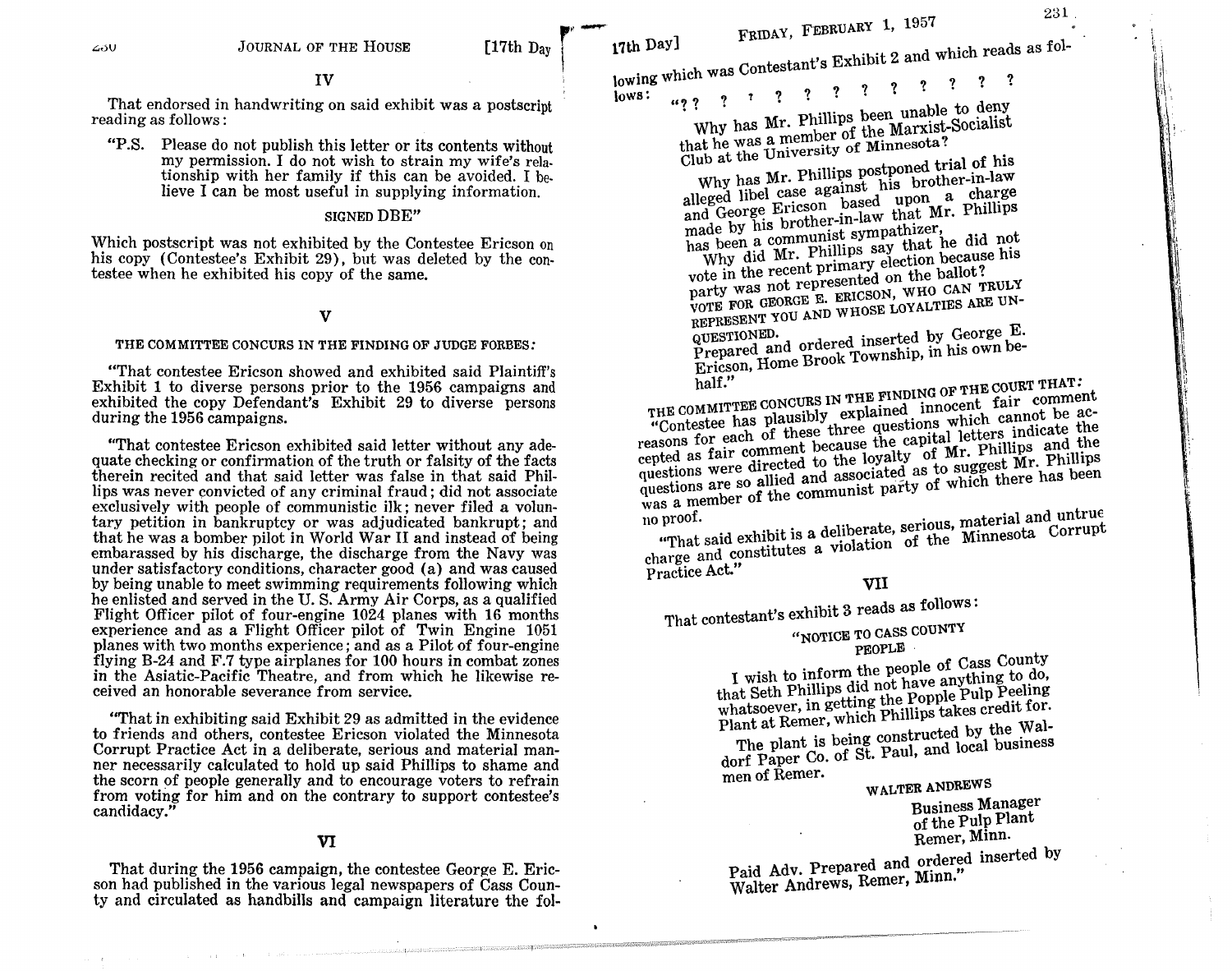#### THE COMMITTEE CONCURS WITH THE JUDGE THAT:

"This exhibit, while untrue in that contestant has proven that his services as a member of the Interim Forestry Committee with those of others were instrumental in interesting the Waldorf Paper Company in leasing equipment in the Remer area, was nevertheless published in good faith as the expressed opinion of said Walter Andrews who while withholding express authority to use his name led contestee to believe he could make any use he desired of the statement in his campaign."

Its publication in the manner and form indicated above is an unethical campaign practice and is condemned by this committee as not befitting a candidate for the office of State Representative.

#### **VIII**

That the violations of the Minnesota Corrupt Practice Act on the part of the said George E. Ericson were of such a deliberate, serious and material character that the same are condemned by this committee as unethical campaign practices and such violations are not fitting campaign practices for any candidate who aspires to the high office of State Representative.

# **IX**

The Committee does not condone violations of the Minnesota Corrupt Practice Act, however slight, but practices of a deliberate, serious and material nature such as the practices herein used by the contestee George E. Ericson must be recognized as going far beyond the bounds of decency and fair comment in campaigning for public office.

From these facts the committee concludes:

# **1.**

That George E. Ericson violated the Minnesota Corrupt Practices Act in a deliberate, serious and material manner on two counts.

#### **2.**

That as a result of such violation, George E. Ericson was not legally elected and is not entitled to be seated as a Representative of the 52nd Legislative District, Cass County, Minnesota.

#### **3.**

That the seat of Representative for the 52nd Legislative District, Cass County, Minnesota, is vacant and that this vacancy be certified to His Excellency, Orville L. Freeman, Governor of the State of Minnesota, so that he may issue a writ of election as provided for by law to fill said seat.

That the Chief Clerk of the House be and is hereby instructed to return by registered mail all of the files, records and transcript to return by Augustica minimizing incorporation of the 15th Judicial of evidence to the Clerk of the District Court of the 15th Judicial of evidence we have start of the Castlebours of the rout succession of the provided and District for Cass County, Walker, Minnesota, as provided and requested in the Court's order.

With the recommendation that the report be adopted.

Mr. Cina moved that the report of the Committee on Elections be laid over temporarily. The motion prevailed.

SECOND READING OF HOUSE BILLS

H. F. Nos. 452, 453, 50 and 137, were read for the second time.

# CALL OF THE HOUSE

Mr. Cina moved a call of the House.

The roll being called, the following members answered to their

| names: |  |
|--------|--|
|--------|--|

l-

| <br>Adams<br>Affeldt<br>Alderink<br>Anderson, D.F.<br>Anderson, H.J.<br>Anderson, J.T.<br>Anderson, M.<br>Angstman<br>Aune<br>Basford<br>Battles<br>Bergerud<br>Bergeson<br>Berglund<br>Campton<br>Chilgren<br>Christie<br>Cina<br>Conn<br>Conroy<br>Cunningham<br>Dav<br><b>Dirlam</b><br>Dunn | Enestvedt<br>Erdahl<br>Ernst<br>Fitzgerald<br>Fitzsimons<br>Franke<br>Franz<br>French<br>Fugina<br>Fuller<br>Furst<br>Gerling<br>Goodin<br>Grittner<br>Grussing<br>Hagland<br>Halsted<br>Hartle<br>Herzog<br>Huebner<br>Iverson<br>Jensen<br>Johnson, E.P.<br>Johnson, O.L. | Karth<br>Kelley<br>Kelly<br>King<br>Kinzer<br>Klaus<br>Knudsen<br>Kording<br>LaBrosse<br>Langen<br>Langley<br>Larson<br>Lindquist<br>Lorentz<br>Lovik<br>Luther (Mrs.)<br>McCarty<br>McGill<br>McGuire<br>McLeod<br>Mitchell<br>Mosier<br>Mueller<br>Munger<br>Nelson | Newhouse<br>Nordin<br>Nordlie<br>Noreen<br>Oberg<br>O'Dea<br>Ogle<br>Olson, C.G.<br>Olson,G.W.<br>Ottinger<br>Otto<br>Parks<br>Paulson<br>Peterson<br>Podgorski<br>Popovich<br>Prifrel<br>Reed<br>Rutter<br>Schulz<br>Schumann<br>Searle<br>Shipka<br>Shovell<br>Skeate | Sorensen<br>Sundet<br>Swenson, E.T.<br>Swenson, G.W.<br>Thompson, H.<br>Thompson, T.<br>Tiemann<br>Tomczyk<br>Ukkelberg<br>VanDeRiet<br>Volstad<br>Voxland<br>Wanvick<br>Warnke<br>Wee<br>Wetzel<br>Wichterman<br>Widstrand<br>Wilder<br>Windmiller<br>Wozniak<br>Yetka<br>Mr.Speaker |
|-------------------------------------------------------------------------------------------------------------------------------------------------------------------------------------------------------------------------------------------------------------------------------------------------|-----------------------------------------------------------------------------------------------------------------------------------------------------------------------------------------------------------------------------------------------------------------------------|-----------------------------------------------------------------------------------------------------------------------------------------------------------------------------------------------------------------------------------------------------------------------|-------------------------------------------------------------------------------------------------------------------------------------------------------------------------------------------------------------------------------------------------------------------------|---------------------------------------------------------------------------------------------------------------------------------------------------------------------------------------------------------------------------------------------------------------------------------------|
| Duxbury                                                                                                                                                                                                                                                                                         | Jude                                                                                                                                                                                                                                                                        |                                                                                                                                                                                                                                                                       |                                                                                                                                                                                                                                                                         | п.<br>. .                                                                                                                                                                                                                                                                             |

Mr. Cina moved that further proceedings under the call be dispensed with and that the Sergeant-at-Arms be instructed to bring in the absentees. The motion prevailed and it was so ordered.

# SECOND READING OF HOUSE BILLS, Continued

H. F. Nos. 178, 228, 282, 92, 146, 230, 329, 331, 40, 341 and 472 were read for the second time.

Pursuant to Article IV, Section 20 of the Constitution of Minnesota, Mr. Wichterman moved that the rule therein be suspended and an urgency be declared so that H. F. No. 472 be given its third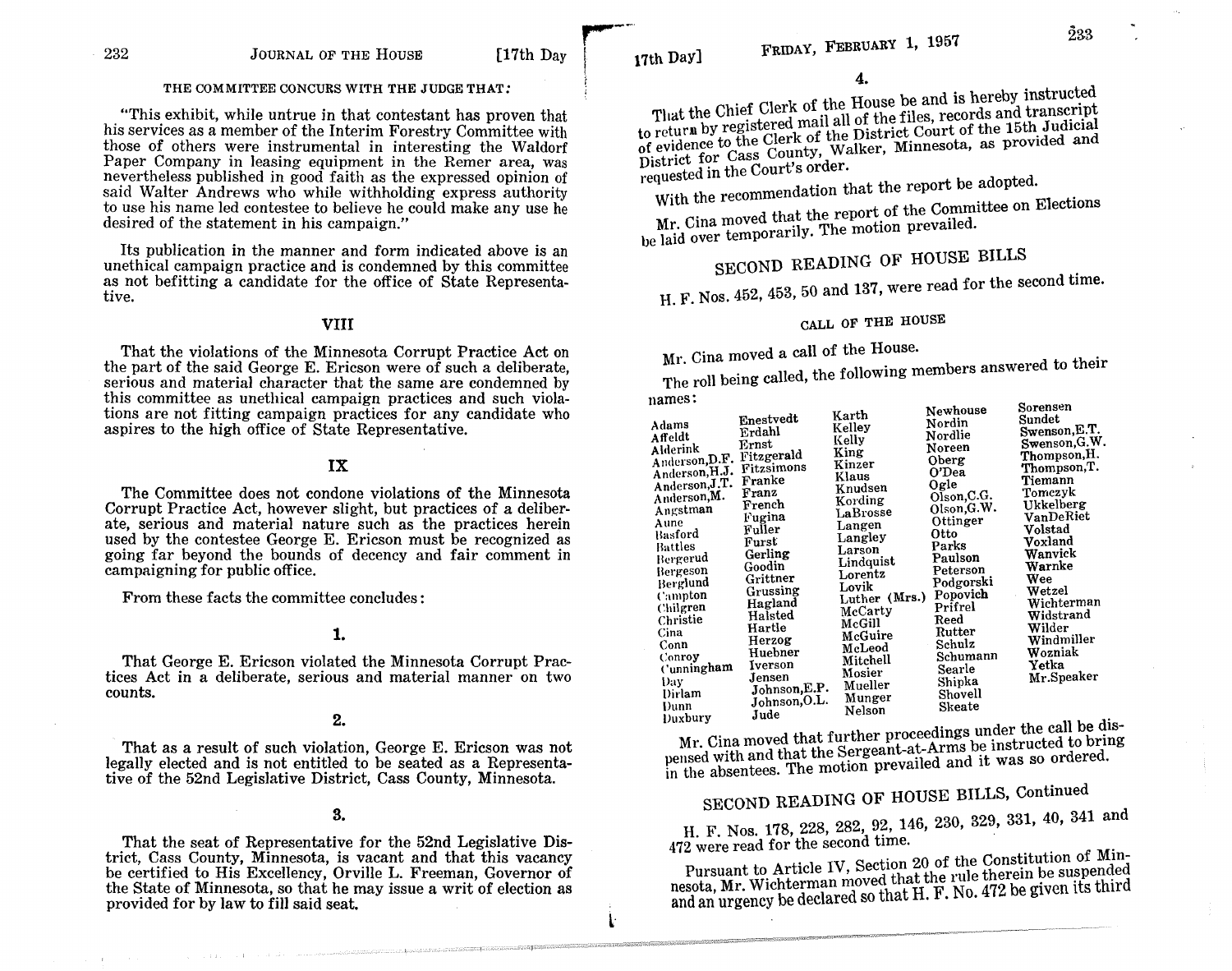$\overline{1}$ 

The question being taken on the passage of the bill, and the roll being called, there were yeas 117, and nays 6, as follows:

Those who voted in the affirmative were:

| Adams                 | Ernst         | Kelly     | Nordin        | Sorensen     |
|-----------------------|---------------|-----------|---------------|--------------|
| Affeldt               | Fitzgerald    | King      | Nordlie       | Sundet       |
| Alderink              | Fitzsimons    | Kinzer    | Noreen        | Swenson,E.T. |
| Anderson, D.F. Franke |               | Klaus     | Oberg         | Swenson.G.W. |
| Anderson, H.J.        | Franz         | Knudsen   | O'Dea         | Thompson,H.  |
| Anderson, J.T.        | French        | Kording   | Ogle          | Thompson, T. |
| Anderson, M.          | Fuller        | LaBrosse  | Olson, C.G.   | Tiemann      |
| Angstman              | Furst         | Langen    | Olson.G.W.    | Tomczyk      |
| Aune                  | Gerling       | Langley   | Ottinger      | Ukkelberg    |
| Basford               | Goodin        | Larson    | Otto          | VanDeRiet    |
| <b>Battles</b>        | Grittner      | Lindquist | Parks         | Voxland      |
| Bergerud              | Grussing      | Lorentz   | Paulson       | Wanvick      |
| Bergeson              | Hagland       | Lovik     | Peterson      | Warnke       |
| Berglund              | Halsted       | McCarty   | Podgorski     | Wee          |
| Campton               | Hartle        | McGill    | Popovich      | Wetzel       |
| Cina                  | Herzog        | McGuire   | Prifrel       | Wichterman   |
| Conn                  | Huebner       | McLeod    | Reed          | Wilder       |
| Conrov                | Iverson       | Mitchell  | Rutter        | Windmiller   |
| Cunningham            | Jensen        | Mosier    | Schulz        | Wozniak      |
| Day                   | Johnson, E.P. | Mueller   | Schumann      | Yetka        |
| Dirlam                | Johnson, O.L. | Munger    | Searle        | Mr.Speaker   |
| Duxbury               | Jude          | Murk      | Shipka        |              |
| Enestvedt             | Karth         | Nelson    | Shovell       |              |
| Erdahl                | Kelley        | Newhouse  | <b>Skeate</b> |              |

Those who voted in the negative were:

| Anderson, H.R. Fugina | Luther (Mrs.) Volstad | Widstrand |
|-----------------------|-----------------------|-----------|
| Fudro                 |                       |           |

So the bill was passed and its title agreed to.

There being no objection, the order of business reverted to Reports of Standing Committees:

# REPORTS OF STANDING COMMITTEES, Continued

The report of the Committee on Elections pertaining to the election contest in the 52nd Legislative District was again reported to the House.

Mr. Dirlam moved that all of the subject matter in the Election Committee Report on the election contest of George E. Ericson be stricken and the following be inserted in lieu thereof:

This committee, in connection with the election contest of George Ericson, heard arguments of counsel for the contestee and contestant, and has reviewed the transcript of the testimony of the various witnesses at the election contest before Judge Forbs in Cass County, and upon such arguments and the arguments of counsel, a majority of the committee recommends the adoption of the following resolution:

Resolved, that the seat of representative of Cass County, 52nd Legislative District, be and the same is declared Vacant, and the Governor is hereby requested to call a special election in such district.

17th Day] FRIDAY, FEBRUARY 1, 1957<br>The question being taken on Mr. Dirlam's motion to amend the  $\mathbb{R}$ , The question being taken on Mr. Dirlam's motion to amend the state theory were year. The question being called and the roll being called, there were year. and nays 69, as follows:

Those who voted in the affirmative were:

| Alderink<br>Anderson, D.F. Duxbury<br>Anderson, H.J.<br>Anderson, H.R.<br>Anderson, J.T.<br>Anderson, M.<br>Angstman<br>Aune<br>Bergerud<br>Christie<br>Cunningham | Those who you in the warm<br>Dunn<br>Erdahl<br>Ernst<br>Fitzsimons<br>Franke<br>French<br>Fuller<br>Furst<br>Grussing<br>Hartle<br>Huebner | Jensen<br>Johnson, O.L.<br>Kinzer<br>Klaus<br>Langen<br>Langley<br>Lindquist<br>Lorentz<br>Lovik<br>McCarty<br>McLeod<br>Mitchell | Mueller<br>Nordlie<br>Noreen<br>Oberg<br>Ogle<br>Ottinger<br>Parks<br>Paulson<br>Peterson<br>Schulz<br>Schumann<br>Searle | Sundet<br>Swenson, E.T.<br>Swenson, G.W.<br>Thompson, H.<br>Thompson, T.<br>Ukkelberg<br>VanDeRiet<br>Voxland<br>Windmiller |
|--------------------------------------------------------------------------------------------------------------------------------------------------------------------|--------------------------------------------------------------------------------------------------------------------------------------------|-----------------------------------------------------------------------------------------------------------------------------------|---------------------------------------------------------------------------------------------------------------------------|-----------------------------------------------------------------------------------------------------------------------------|
| Dirlam                                                                                                                                                             |                                                                                                                                            | Those who voted in the negative were:                                                                                             |                                                                                                                           |                                                                                                                             |
|                                                                                                                                                                    |                                                                                                                                            | Kellv                                                                                                                             | Nordin                                                                                                                    | Tiemann<br>Tomezyk                                                                                                          |

| Adams<br>Affeldt<br>Basford<br><b>Battles</b><br>Bergeson<br><b>Berglund</b><br>Campton<br>Chilgren<br>Cina<br>Conn<br>Conroy<br>l) ay<br><b>Lnestvedt</b><br>Fitzgerald | Franz<br>Fudro<br>Fugina<br>Gerling<br>Goodin<br>Grittner<br>Hagland<br>Halsted<br>Herzog<br><b>Iverson</b><br>Johnson, E.P.<br>Jude<br>Karth<br>Kelley | Kelly<br>King<br>Knudsen<br>Kording<br>LaBrosse<br>Larson<br>(Mrs.)<br>Luther<br>McGill<br>McGuire<br>Mosier<br>Munger<br>Murk<br>Nelson<br>Newhouse | NOTULL<br>O'Dea<br>Olson, C.G.<br>Olson, G.W.<br>Otto<br>Podgorski<br>Popovich<br>Prifrel<br>Reed<br>Rutter<br>Shipka<br>Shovell<br><b>Skeate</b><br>Sorensen | Tomczyk<br>Volstad<br>Wanvick<br>Warnke<br>Wee<br>Wetzel<br>Wichterman<br>Widstrand<br>Wilder<br>Wozniak<br>Yetka<br>Mr.Speaker |
|--------------------------------------------------------------------------------------------------------------------------------------------------------------------------|---------------------------------------------------------------------------------------------------------------------------------------------------------|------------------------------------------------------------------------------------------------------------------------------------------------------|---------------------------------------------------------------------------------------------------------------------------------------------------------------|---------------------------------------------------------------------------------------------------------------------------------|
|--------------------------------------------------------------------------------------------------------------------------------------------------------------------------|---------------------------------------------------------------------------------------------------------------------------------------------------------|------------------------------------------------------------------------------------------------------------------------------------------------------|---------------------------------------------------------------------------------------------------------------------------------------------------------------|---------------------------------------------------------------------------------------------------------------------------------|

So the motion was lost.

The question recurred on the adoption of the report from the Committee on Elections.

The question being taken on the adoption of the report,

Mr. Parks moved that those not voting be excused from voting.

The motion was lost.

Messrs. Ogle, Parks and Searle assigned their reasons for not voting and, on a motion by Mr. Cina, were excused.

And the roll being called, there were yeas 72 and nays 51, as

follows: Those who voted in the affirmative were.

| 111000 M<br>Adams<br><b>Affeldt</b><br>Basford<br><b>Battles</b><br>Bergeson<br>Berglund<br>Campton<br>Chilgren<br>Cina<br>Conn<br>Conroy | Day<br>Enestvedt<br>Fitzgerald<br>Franz<br>Fudro<br>Fugina<br>Gerling<br>Goodin<br>Grittner<br>Hagland<br>Halsted | Herzog<br><b>Iverson</b><br>Johnson, E.P<br>Jude<br>Karth<br>Kelley<br>Kelly<br>King<br>Knudsen<br>Kording<br>LaBrosse | Larson<br>Lindquist<br>Lovik<br>Luther (Mrs.)<br>McGill<br>McGuire<br>Mosier<br>Munger<br>Murk<br>Nelson<br>Newhouse | Norain<br>O'Dea<br>Olson, C.G.<br>Olson, G.W.<br><b>Otto</b><br>Peterson<br>Podgorski<br>Popovich<br>Prifrel<br>Reed<br>Rutter |
|-------------------------------------------------------------------------------------------------------------------------------------------|-------------------------------------------------------------------------------------------------------------------|------------------------------------------------------------------------------------------------------------------------|----------------------------------------------------------------------------------------------------------------------|--------------------------------------------------------------------------------------------------------------------------------|
|-------------------------------------------------------------------------------------------------------------------------------------------|-------------------------------------------------------------------------------------------------------------------|------------------------------------------------------------------------------------------------------------------------|----------------------------------------------------------------------------------------------------------------------|--------------------------------------------------------------------------------------------------------------------------------|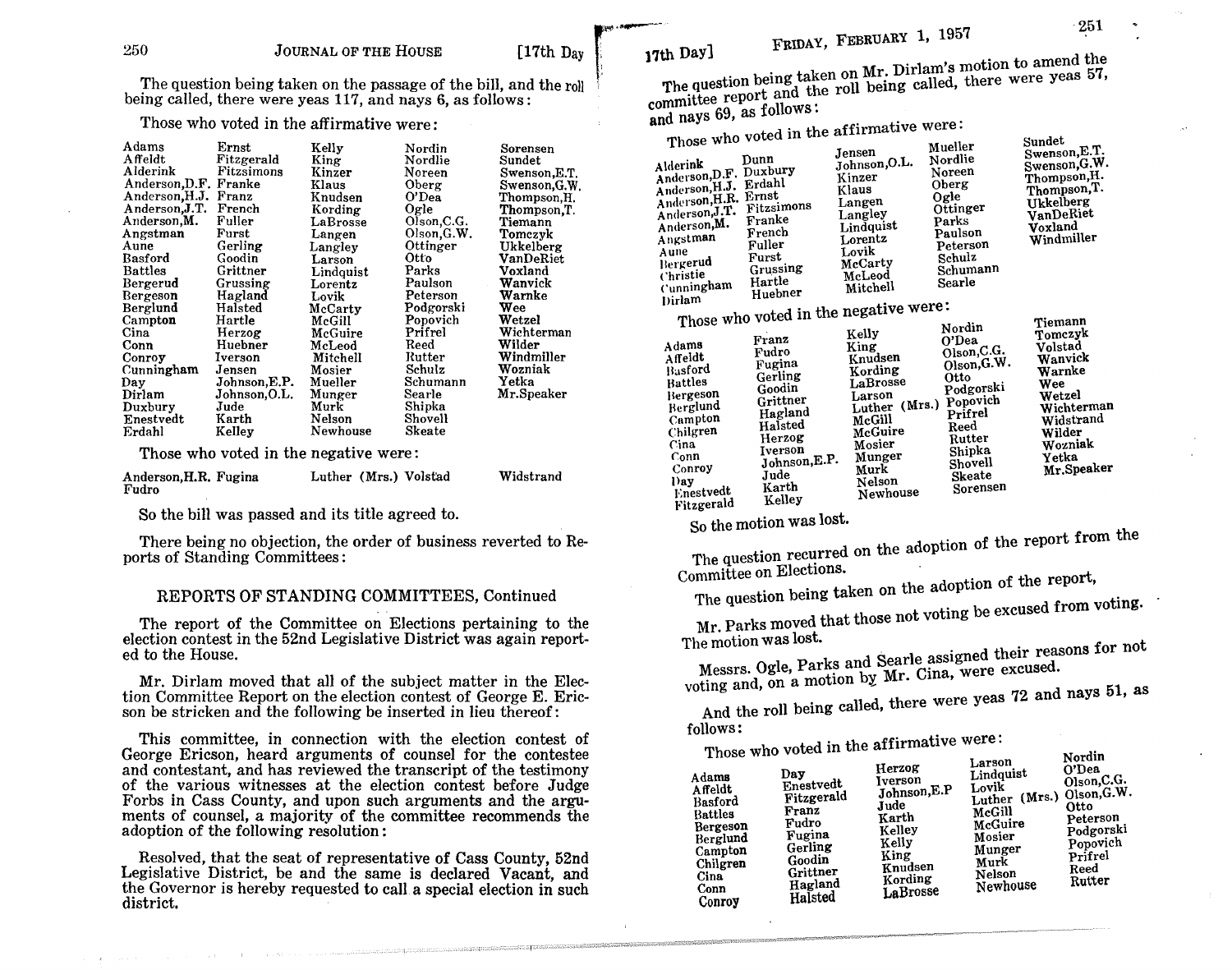VanDeRiet Vexland Windmiller 18th Day]

i  $\left\{ \cdot \right\}$  ; (, l

**I** I l ! I 1

I J literature of the context.  $\mathbf i$  $\mathbf{I}$ i-' lJ:;:' 1  $\prod_{i=1}^n$  $\mathbb{I}^1$  , ! :: l

iii

# EIGHTEENTH DAY

# SAINT PAUL, MINNESOTA, MONDAY, FEBRUARY 4, 1957

The House met at 11 :45 a. m. and was called to order by the Speaker.

Prayer was offered by the Chaplain.

The roll being called, the following members answered to their names:

|               | Jude<br>$\sim$                                                                                  | Nordin                                       | Swenson, E.T. |
|---------------|-------------------------------------------------------------------------------------------------|----------------------------------------------|---------------|
| Enestvedt     | Karth                                                                                           | Nordlie                                      | Swenson,G.W.  |
| Erdahl        | Kelley                                                                                          | Noreen                                       | Thompson, H.  |
|               |                                                                                                 | Oberg                                        | Thompson, T.  |
|               |                                                                                                 | O'Dea                                        | Tiemann       |
| Fitzsimons    |                                                                                                 | Ogle                                         | Tomezyk       |
| Franke        | Klaus                                                                                           | Olson, C.G.                                  | Ukkelberg     |
|               | Knudsen                                                                                         | Olson, G.W.                                  | VanDeRiet     |
| French        |                                                                                                 | Ottinger                                     | Volstad       |
| Fudro         | LaBrosse                                                                                        | Otto                                         | Voxland       |
|               |                                                                                                 | Parks                                        | Wanvick       |
| Fuller        | Langley                                                                                         | Paulson                                      | Warnke        |
| Furst         | Lindquist                                                                                       | Peterson                                     | Wee           |
| Gerling       | Lovik                                                                                           | Podgorski                                    | Wetzel        |
| Goodin        | Luther (Mrs.)                                                                                   | Popovich                                     | Wichterman    |
| Grittner      | McCarty                                                                                         | Prifrel                                      | Widstrand     |
| Grussing      | McGill                                                                                          | Reed                                         | Wilder        |
| Hagland       | McGuire                                                                                         | Rutter                                       | Windmiller    |
| Halsted       | McLeod                                                                                          | Schulz                                       | Wozniak       |
| Hartle        | Mitchell                                                                                        | Schumann                                     | Wright        |
|               | Mosier                                                                                          | Searle                                       | Yetka         |
| Huebner       | Mueller                                                                                         | Shipka                                       | Mr.Speaker    |
| Iverson       | Munger                                                                                          | Shovell                                      |               |
| Jensen        | Murk                                                                                            | Skeate                                       |               |
| Johnson, E.P. | Nelson                                                                                          | Sorensen                                     |               |
| Johnson,O.L.  | Newhouse                                                                                        | Sundet                                       |               |
|               | Duxbury<br>Anderson, D.F.<br>Ernst<br>Fitzgerald<br>Anderson, H.J.<br>Franz<br>Fugina<br>Herzog | Kelly<br>King<br>Kinzer<br>Kording<br>Langen |               |

A quorum was present.

Messrs. Anderson, H. R., Lorentz, Hofstad, and Larson were excused.

The Chief Clerk then proceeded to read the Journal of the preceding day, when on motion of Mr. Reed the further reading was dispensed with and the Journal approved as corrected.

#### CHIEF CLERK'S REPORT OF PRINTED BILLS

Printed copies of H. F. Nos. 40,50,92, 146, 178,228,230,282, 329,331, 452, 453, 472, 137, 341, and S. F. Nos. 26, 93, 96, and 139 have been placed in the binders.

Mr. Cina moved that the House recess. The motion prevailed, and the Speaker declared the House recessed.

Angstman Fitzsimons Klaus Oberg<br>Aune Franke Langen Ottinger Aune Franke Langen Ottinger<br>
Bergerud French Langley Paulson<br>
Christie Fuller Lorentz Schulz Christie Fuller Lorentz Schulz<br>Cunningham Furst McCarty Schumann Curristie Furst McCarty Schuma<br>Christian Grussing McCarty Sundet<br>Christian McLeod Sundet  $C_{\text{C}}$   $C_{\text{C}}$   $C_{\text{C}}$   $C_{\text{C}}$   $C_{\text{C}}$   $C_{\text{C}}$   $C_{\text{C}}$   $C_{\text{C}}$   $C_{\text{C}}$   $C_{\text{C}}$   $C_{\text{C}}$   $C_{\text{C}}$   $C_{\text{C}}$   $C_{\text{C}}$   $C_{\text{C}}$   $C_{\text{C}}$   $C_{\text{C}}$   $C_{\text{C}}$   $C_{\text{C}}$   $C_{\text{C}}$   $C_{\text{C}}$   $C_{\text{C}}$ 

MESSAGE TO THE GOVERNOR

*Honorable Orville L. F1'eeman Governor State Capitol Saint PaUl, Minnesota*

So the report was adopted.

Your Excellency:

/

 $\sqrt{\frac{1}{2}}$ 

You are hereby informed that at a regular session of the Minport from the  $Commit$ <sub>representatives held on February</sub> 1, 1957, and  $M$ a vacancy was declared to  $P$  Elections was duly adopted in  $P_1$ ,  $1957$ , a report from the Committee on Elections was duly adopted wherein<br>a vacancy was declared to exist in the seat for the House of Rep-<br>resentatives from the 52nd District, Cass County, Minnesota. POLE LIVILE GROUNDING ON ENCLOSITY WAS USED A VACANCY WAS declared to exist in the seat for the House of Rep-

Very sincerely yours, A. I. JOHNSON, Speaker House of Representatives

G. H. LEAHY, Chief Clerk,

Dated February 1, 1957

Mr. Cina moved that when the House adjourns today, it adjourn until 11:45 a. m., February 4. The motion prevailed.

Mr. Cina moved that the House adjourn. The motion prevailed, and the Speaker declared the House adjourned until 11:45 a. m.,

G. H. LEAHY, Chief Clerk, House of Representatives.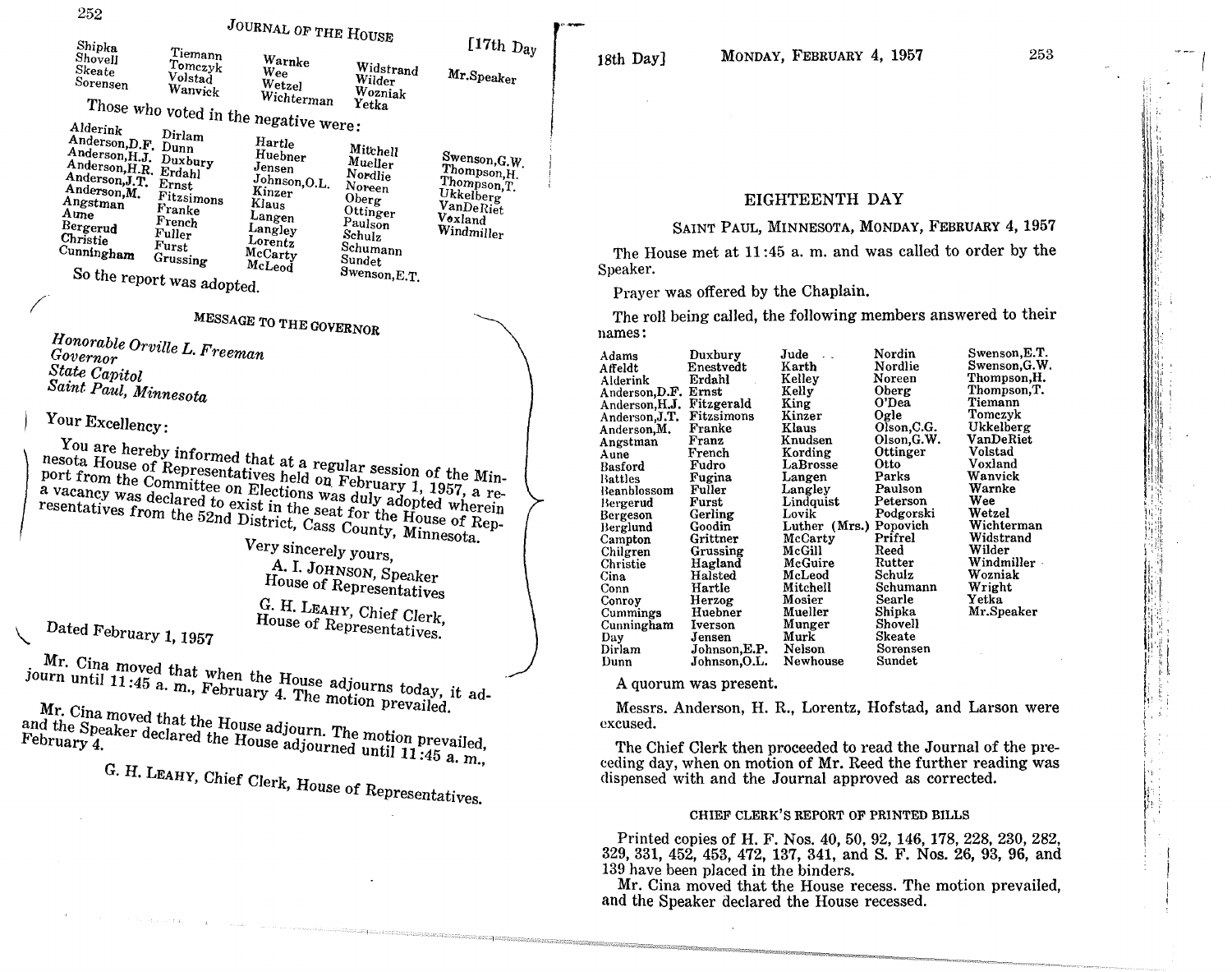Page **1,** Section **1,** Subdivision **1,** line 10, after the word "employees" and before the word "The", insert the following: *"Any one or more of such governmental units may determine that a person i.s an officer or employee if such officer or employee recei'ves the greater portion of his income from such governmental subdivisions without regard to the manner of his election or ap- pointment."*

On motion of Mr. Kording, the report of the Committee of the Whole was adopted.

# REPORT FROM COMMITTEE ON RULES

Mr. Cina from the Committee on Rules reports the appointment and cancellation of the following employees under the rules: Appoint: effective February 27, 1957: Virginia Kerr, and Marvel Fitzsimons, general stenographers; Cancel: effective February 27, 1957: Martin Linfelser, doorkeeper; Appoint: effective February 27, 1957: James Reiter, doorkeeper.

Mr. Halsted moved that the House adjourn. The motion prevailed, and the Speaker declared the House adjourned until 2 p. m. February 28.

# CORRECTIONS BY THE CHIEF CLERK

Pursuant to Rule 22, the Chief Clerk has made the following clerical correction in the original H. F. No. 457: In Section  $\tilde{6}$ , line 7, section 7 was changed to section 5.

G. H. LEAHY, Chief Clerk, House of Representatives.

### THIRTY-FOURTH DAY

#### SAINT PAUL, MINNESOTA, THURSDAY, FEBRUARY 28, 1957.

The House met at 2 p.m. and was called to order by the Speaker.

Prayer was offered by the Chaplain.

The roll being called, the following members answered to their names:

| Adams                 | Ernst        | Kelly         | Nordin      | Swenson,E.T. |
|-----------------------|--------------|---------------|-------------|--------------|
| Alderink              | Fitzgerald   | King          | Nordlie     | Swenson,G.W. |
| Anderson, H.J.        | Fitzsimons   | Kinzer        | Noreen      | Thompson,H.  |
| Anderson, H.R. Franke |              | Klaus         | Oberg       | Thompson, T. |
| Anderson, J.T.        | Franz        | Knudsen       | O'Dea       | Tiemann      |
| Anderson, M.          | French       | Kording       | Ogle        | Tomczyk      |
| Angstman              | Fudro        | LaBrosse      | Olson, C.G. | Ukkelberg    |
| Basford               | Fuller       | Langen        | Olson, G.W. | VanDeRiet    |
| <b>Battles</b>        | Furst        | Langley       | Ottinger    | Volstad      |
| <b>Beanblossom</b>    | Goodin       | Larson        | Otto        | Voxland      |
|                       | Grittner     |               | Parks       |              |
| Bergerud              |              | Lindquist     |             | Wanvick      |
| Bergeson              | Grussing     | Lorentz       | Paulson     | Warnke       |
| Campton               | Hagland      | Lovik         | Peterson    | Wee          |
| Chilgren              | Halsted      | Luther (Mrs.) | Podgorski   | Wetzel       |
| Christie              | Hartle       | McCarty       | Popovich    | Wichterman   |
| Cina                  | Herzog       | McGill        | Prifrel     | Widstrand    |
| Conroy                | Hofstad      | McGuire       | Reed        | Windmiller   |
| <b>Cummings</b>       | Huebner      | McLeod        | Rutter      | Wozniak      |
| Cunningham            | Iverson      | Mitchell      | Schulz      | Wright       |
| Day                   | Jensen       | Mosier        | Schumann    | Yetka        |
| Dirlam                | Johnson,E.P. | Mueller       | Searle      | Mr.Speaker   |
| Dunn                  | Johnson,O.L. | Munger        | Shovell     |              |
| Duxbury               | Jude         | Murk          | Skeate      |              |
| Enestvedt             | Karth        | Nelson        | Sorensen    |              |
| Erdahl                | Kelley       | Newhouse      | Sundet      |              |
|                       |              |               |             |              |

A quorum was present.

{

Messrs. Aune, Affeldt, Anderson, D. F., Berglund, Conn, Kinzer, Shipka, Wilder and Fugina were excused.

Mr. Dunn presented Mr. Robert Renner, who presented proof} of his eligibility to be seated as a member from the "Fifty-second District, Cass County.

#### OATH OF OFFICE

The Speaker administered the oath of office to Mr. Renner, and he took his seat in the House.

The Chief Clerk then proceeded to read the Journal of the preceeding day, when on motion of Mr. Anderson, M., the further reading was dispensed with and the Journal approved as corrected..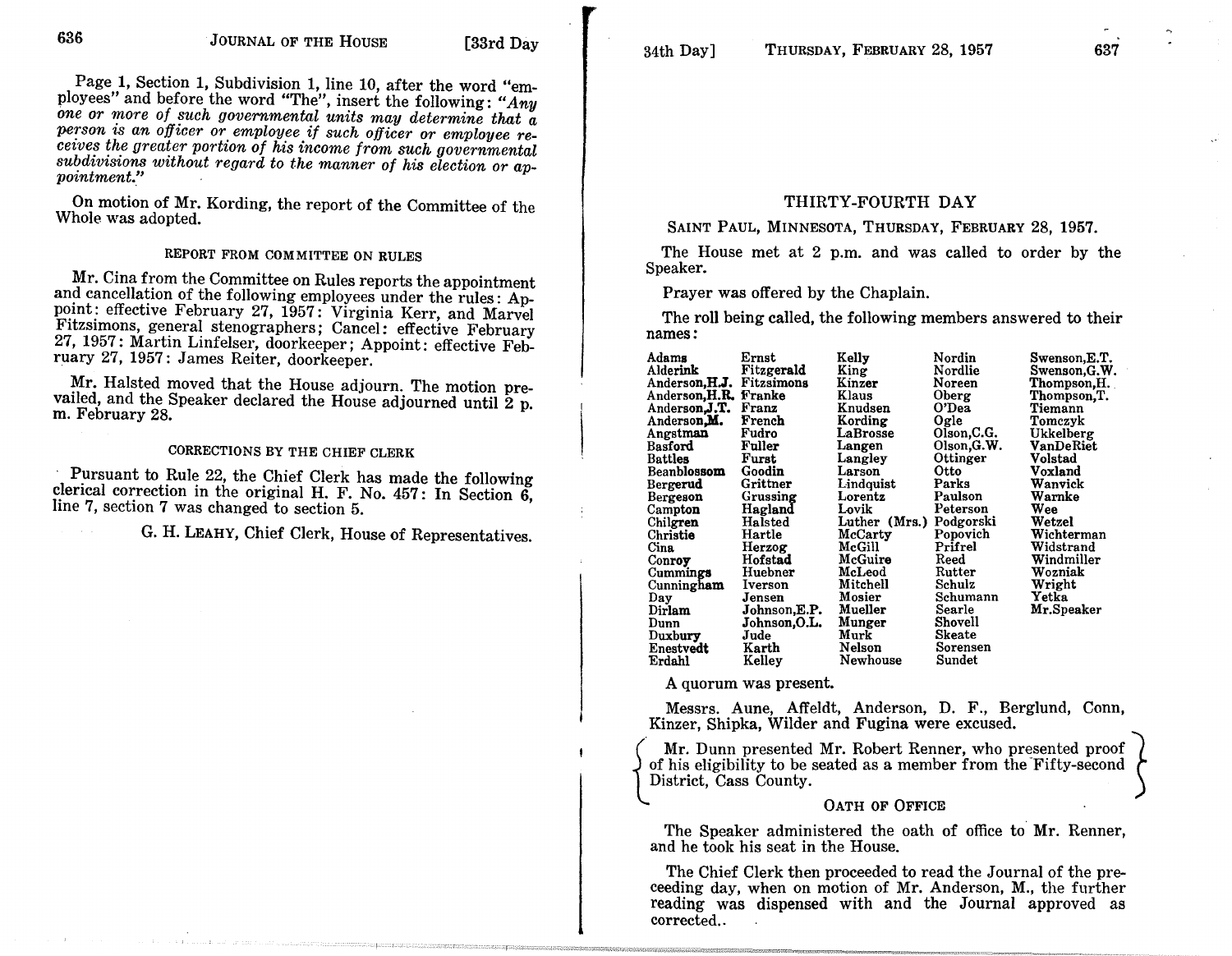lI'

The bill was read for the first time and referred to the Committee on Taxes.

Messrs. Cina, Chilgren, Fugina, Rutter and Widstrand introduced-

H. F. No. 1269, A bill for an act relating to the payment and distribution of mortgage registration taxes; amending Minnesota Statutes 1953, Section 287.09.

The bill was read for the first time and referred to the Committee on Taxes.

Messrs. Cina, Chilgren, Fugina, Rutter and Widstrand introduced-

H. F. No. 1270, A bill for an act relating to the taxation of taconite and iron sulphides; amending Minnesota Statutes 1953, Section 298.25, as amended by Laws 1955, Chapter 729.

The bill was read for the first time and referred to the Committee on Taxes.

Messrs. Fugina and LaBrosse, for the St. Louis County Delegation, introduced-

H. F. No. 1271, A bill for an act relating to levy of taxes in certain counties; amending Laws 1947, Chapter 322, as amended.

The bill was read for the first time and referred to the Committee on Towns and Counties.

#### Mr. Chilgren introduced-

H. F. No. 1272, A bill for an act relating to the salary of the county treasurer in certain counties.

The bill was read for the first time and referred to the Committee on Towns and Counties.

Messrs. Fugina and Wanvick, for the St. Louis County Delegation, introduced-

H. F. No. 1273, A bill for an act relating to a building reserve for a work farm in certain counties and providing for a levy therefor.

The bill was read for the first time and referred to the Committee on Towns and Counties.

#### MOTIONS AND RESOLUTIONS

Mr. Affeldt moved that the name of Mr. Wichterman be added as co-author on H. F. No. 1123. The motion prevailed.

Mr. Affeldt moved that the names of Mr. Dunn and Mr. Ukkleberg be added as co-authors on H. F. No. 898. The motion prevailed.

Mr. Chilgren moved that H. F. No. 838, now on General Orders, be referred to the Committee on Appropriations. The motion prevailed.

Messrs. Basford, Karth, Halsted, Wichterman and Berglund offered:

# HOUSE RESOLUTION NO. 10

A resolution to reimburse Seth R. Phillips for expenses incurred in an election contest.

*Whereas,* Seth R. Phillips has incurred expenses in the amount of \$8,620.20 due to an election contest and court costs involved therein between himself and George E. Ericson, both having run for the office of State Representative from Cass County.

*Now, Therefore, Be It Resolved,* that Seth R. Phillips be paid the sum of \$8,620.20 from the legislative expense fund, as reimbursement for such expense.

The resolution was referred to the Committee on Rules.

# MESSAGES FROM THE SENATE

The following messages were received from the Senate:

Mr. Speaker:

I hereby announce the passage by the Senate of the following House Files, herewith returned:

H. F. No. 64, A bill for an act relating to the membership of the State Board of Education in associations of state departments of education for the purpose of obtaining necessary services and authorizing payment of membership dues.

H. F. No. 300, A bill for an act relating to the registration of motor vehicles; amending Minnesota Statutes 1953, Section 168.33, Subdivision 2.

H. F. No. 422, A bill for an act relating to the registration and taxation of motor vehicles owned by non-resident circuses and carnivals and providing for issuance of permits under certain conditions.

H. F. No. 763, A bill for an act relating to establishment of sewage systems in certain towns.

# H. Y. TORREY, Secretary of the Senate.

#### Mr. Speaker:

I'hereby announce the passage by the Senate of the following House File, herewith returned, as amended by the Senate, in which amendment the concurrence of the House is respectfully requested::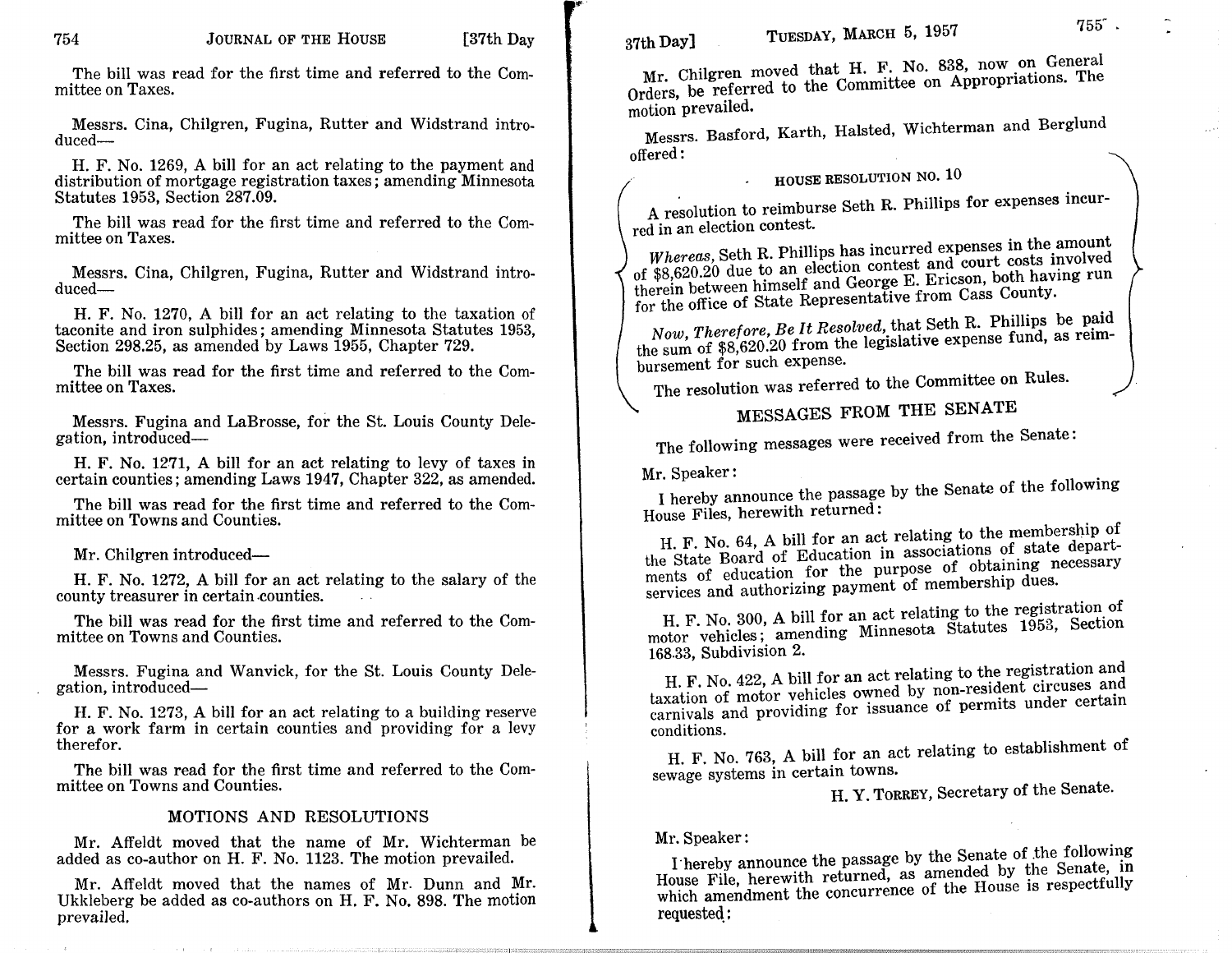The bill was read for the first time and referred to the Committee on University.

Messrs. Fitzsimons, Day and Battles introduced-

H. F. No. 1299, A bill for an act relating to prior authorization for medical care under the categorical aid programs; amending Minnesota Statutes 1953, Section 256.01, Subdivision 2, as amended.

The bill was read for the first time and referred to the Committee on Welfare.

Messrs. Sundet, Anderson, M., Skeate and Ottinger introduced-

H. F. No. 1300, A bill for an act relating to services for the deaf and repealing Minnesota Statutes 1953, Section 256.97.

The bill was read for the first time and referred to the Committee on Welfare.

Mr. Adams introduced-

H. F. No. 1301, A bill for an act relating to nursing hemes, regulating the use of buildings for such purposes; prescribing duties of State Fire Marshal in connection therewith.

The bill was read for the first time and referred to the Committee on Welfare.

# MOTIONS AND RESOLUTIONS

Mr. Schulz moved that H. F. No. 775 be recalled from the Committee on Civil Administration and be re-referred to the Committee on General Legislation. The motion prevailed.

Mr. Wozniak moved that H. F. No. 868, now on General Orders, be re-referred to the Committee' on Civil Administration. The motion prevailed.

Mr. Anderson, H. J., moved that the names of Mrs. Luther and Mr. Fitzgerald be added as co-authors on H. F. No. 595. The motion prevailed.

Messrs. Dunn and French offered:

#### HOUSE RESOLUTION NO. 11

A Resolution to reimburse George Ericson for expenses incurred in an election contest.

..

WEDNESDAY MARCH 6, 1957 791

*Whereas,* George Ericson has incurred expenses in connection with an election contest, in the amount of \$5,065.06, involving his election to the House of Representatives.

*Now, Therefore, Be It Resolved, that George Ericson be paid* the sum of \$5,065.06 from the legislative expense fund, as reimbursement for such expense.

The resolution was referred to the Committee on Rules.

# MESSAGES FROM THE SENATE

The following messages were received from the Senate:

Mr. Speaker:

I hereby announce the passage by the Senate of the following House Files, herewith returned:

H. F. No. 167, A bill for an act relating to inspection and registration of soft drinks; amending Minnesota Statutes 1953, Section 34.03.

H. F. No. 368, A bill for an act authorizing- counties having more than 350,000 and less than 500,000 inhabitants to acquire property for public parks and other places of recreation; to provide rules and regulations for the use of the same and for arrest and punishment for violations.

H. F. No. 369, A bill for an act relating to sheriff's deputies in counties having more than 350,000 and less than 500,000 inhabitants; amending Laws 1953, Chapter 499, as amended.

H. F. No. 370, A bill for an act relative to the assignment clerk in the office of the Clerk of the District Court in counties having more than  $240,000$  and less than  $330,000$  inhabitants; and repealing Minnesota Statutes 1953, Section 485.04.

H. F. No. 372, A bill for an act relating to owning and operating of radio broadcasting stations by counties having more than 350,000 and less than 500,000 inhabitants for police, fire, highway and other purposes and authorizing the use of such facilities by towns and municipalities within snch counties and by adjoining counties and towns and municipalities therein.

H. Y. TORREY, Secretary of the Senate.

Mr. Speaker:

I hereby announce the passage by the Senate of the following House File, herewith returned, as amended by the Senate, in which amendment the concurrence of the House is respectfully requested:

H. F. No. 277: A bill for an act relating to the satisfaction of conditional sales contracts; amending Minnesota Statutes 1953, Section 511.18, Subdivision 4.

H. Y. TORREY, Secretary of the Senate.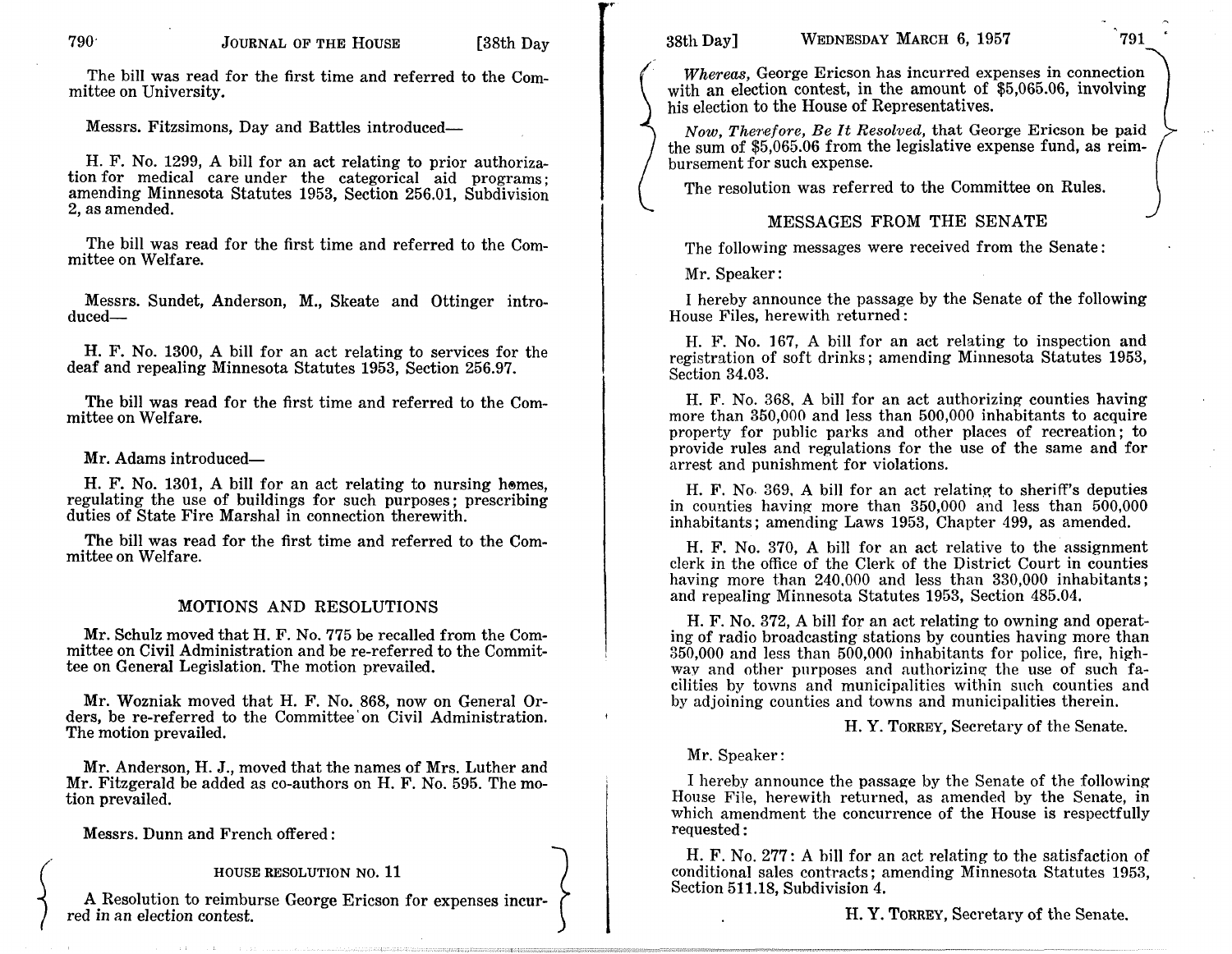2074

 $\sqrt{2}$ 

JOURNAL OF THE HOUSE

Wilder Mr. Speaker Windmiller

Wozniak Yetka

 $[69th$  Day  $\begin{matrix} 69th$  Day  $\end{matrix}$   $[69th$  Day]

207.5

Those who voted in the negative were:

| Fuller<br>Johnson, O.L.<br>Angstman<br>McCarty<br>Grussing<br>Bergerud<br>McLeod<br>Huebner<br>Franke | Swenson, G.W.<br>Mitchell<br>Schulz<br>Schumann |
|-------------------------------------------------------------------------------------------------------|-------------------------------------------------|
|-------------------------------------------------------------------------------------------------------|-------------------------------------------------|

So the resolution was adopted.

Mr. Cina from the Committee on Rules to which was referred-

House Resolution' No. 11, to reimburse George Ericson for expenses incurred in an election contest.

Reported the same back with the following amendments:

In paragraph 2, line 2, strike the figure "\$5,065.06" and insert in lieu thereof the figure "\$3,100.00".

Further amend by adding another paragraph to read:

"Of said sum of  $$3,100.00$ ,  $$578.22$  shall be remitted to Seth R. Phillips and the firm of Robins, Davis & Lyons, Attorneys at Law, as co-payees as reimbursement to said Seth R. Phillips for taxable costs which said Seth R. Phillips could have assessed against said George E. Ericson and that receipt of said sum shall be in lieu of any judgment that said Seth R. Phillips may have against the said George E. Ericson for said costs."

With the recommendation that when so amended the resolution do pass.

The report was adopted.

Mr. Cina moved that House Resolution No. 11 be adopted.

The question being taken on the adoption of the resolution and the roll being called, there were yeas 96, and nays 11, as follows:

Those who voted in the affirmative were:

| Adams<br>Affeldt          | Enestvedt<br>Erdahl | Karth<br>Kelly | O'Dea<br>Ogle | Tomczyk<br>Ukkelberg |
|---------------------------|---------------------|----------------|---------------|----------------------|
| Alderink                  | Fitzgerald          | King           | Olson, C.G.   | VanDeRiet            |
| Anderson, H.R. Fitzsimons |                     | Kording        | Olson, G.W.   | Volstad              |
| Anderson.J.T.             | Franz               | LaBrosse       | Ottinger      | Voxland              |
| Aune                      | French              | Langen         | Otto          | Wanvick              |
| Basford                   | Fudro               | Larson         | Parks         | Warnke               |
| <b>Battles</b>            | Gerling             | Lindquist      | Paulson       | Wee                  |
| Beanblossom               | Goodin              | Lorentz        | Peterson      | Wetzel               |
| Berglund                  | Grittner            | Lovik          | Podgorski     | Wichterman           |
| Campton                   | Grussing            | Luther (Mrs.)  | Prifrel       | Widstrand            |
| Chilgren                  | Hagland             | McCarty        | Rutter        | Wilder               |
| Cina                      | Halsted             | McGill         | Searle        | Windmiller           |
| Conn                      | Hartle              | McGuire        | Shipka        | Wozniak              |
| Conroy                    | Herzog              | Munger         | Shovell       | Yetka                |
| Cunningham                | Hofstad             | Murk           | Skeate        | Mr. Speaker          |
| Day                       | Iverson             | Nelson         | Sundet        |                      |
| Dirlam                    | Jensen              | Nordlie        | Swenson, E.T. |                      |
| Dunn                      | Johnson, E.P.       | Noreen         | Thompson, H.  |                      |
| Duxbury<br>٠              | Jude                | Oberg          | Thompson, T.  |                      |

Wee Wetzel Wichterman Widstrand Volstad Voxland Wanvick Warnke Thompson,T. Tiemann Ukkelberg VanDeRiet

Mr. Fuller voted in the negative.

So the resolution was adopted.

#### HOUSE SPECIAL ORDERS

The hour of 3 p. m. having arrived, Mr. Wozniak moved that the House Special Orders be continued until 3 :30 p. m. The motion prevailed.

# REPORTS OF STANDING COMMITTEES-Continued

Mr. Cina from the Committee on Rules to which was referred-

House Resolution No. 10, to reimburse Seth R. Phillips for expenses incurred in an election contest.

Reported the same back with the following amendments:

In paragraph 2, line 2, strike the figure "\$8,620.20" and insert in lieu thereof the figure "\$4,000.00".

Further amend by adding another paragraph to read:

"Said sum of \$4,000.00 shall be paid to Seth R. Phillips and to the firm of Robins, Davis & Lyons, Attorneys at Law, as copayees."

With the recommendation that when so amended the resolution do pass.

The report was adopted.

Mr. Cina moved that House Resolution No. 10 be adopted.

The question being taken on the adoption of the resolution and the roll being called, there were yeas 92, and nays 13, as follows:

Those who voted in the affirmative were: